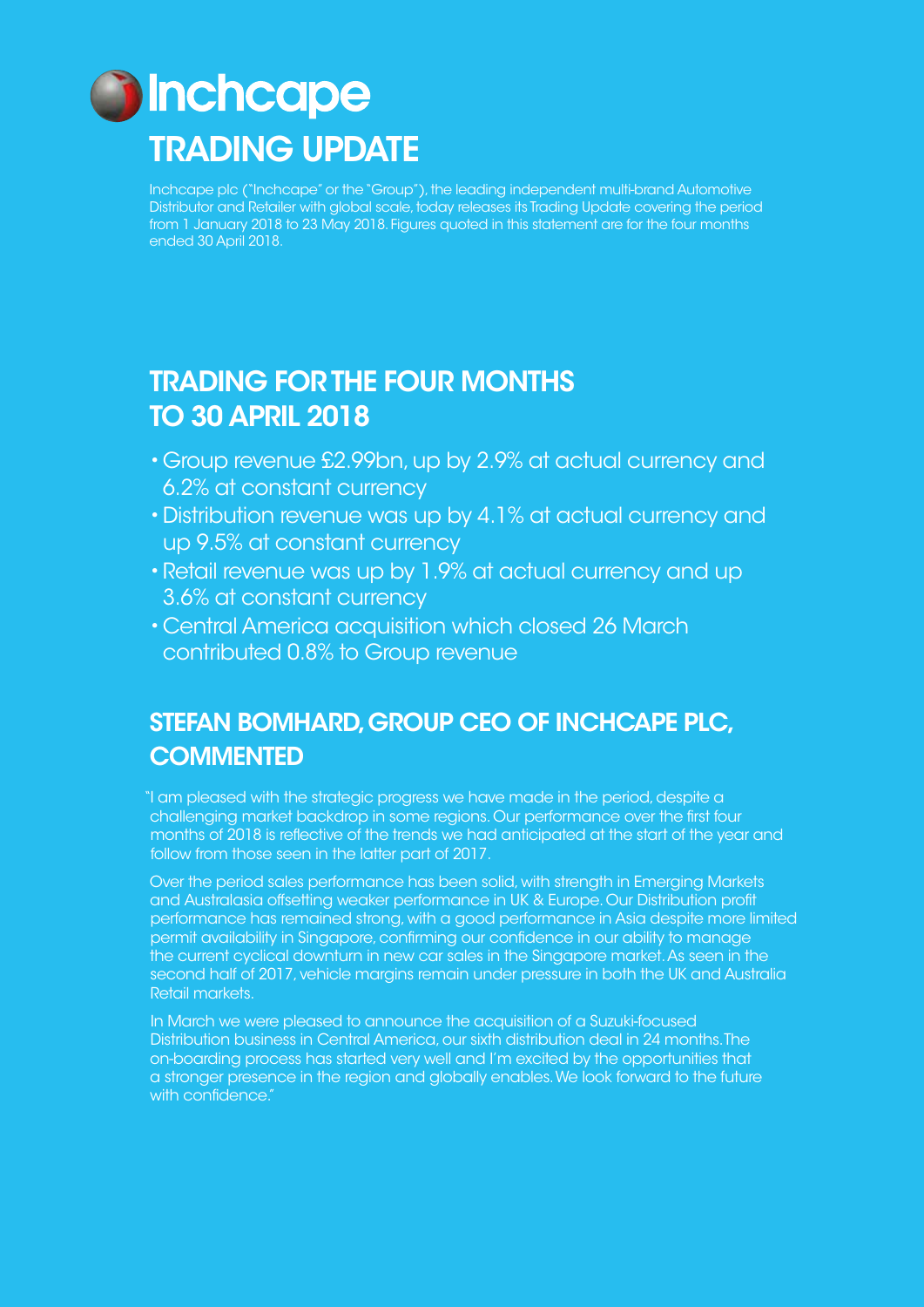# REGIONAL REVIEW

### ASIA REVENUE

### $+4.4\%$ <sup>1</sup>

- Good Singapore performance with solid market share gain against New car market decline
- Singapore profitability supported by product mix improvements, including higher SUV sales
- Strong market share gains in Hong Kong where the underlying market remains broadly stable

#### AUSTRALASIA REVENUE

# +11.0%1

- Good growth in Distribution driven by market, recent Subaru launches and Peugeot Citroen consolidation
- Subaru profit growth continues to reflect lower margin product mix, but Yen transactional tailwind a support
- Vehicle margin decline continuing to impact Retail profits

### UK & EUROPE REVENUE

# $(1.1\%)$ <sup>1</sup>

- Continued UK market supply and demand imbalance further pressuring vehicle margins
- Greece recovery momentum continues with strong New vehicle and Aftersales growth
- Strong growth in Eastern Europe and Balkans

### EMERGING MARKETS REVENUE

### +31.3%1

- Russia business continues to outperform the market for imported brands, supported by Used
- Encouraging revenue growth across South America
- Political dynamics in Ethiopia have resulted in softer new car sales, but Aftersales remains resilient
- Integration of the Central America acquisition progressing to plan, with 6% contribution to regional growth

Asia Brunei China Guam Hong Kong **Macau** Saipan

Singapore Thailand

Australasia Australia New Zealand

Belgium Bulgaria Estonia Finland Greece Latvia

UK & Europe

Lithuania Luxembourg Macedonia Poland Romania UK

Emerging Markets Argentina Chile Colombia Costa Rica Diibouti Ethiopia

Panama Peru Russia